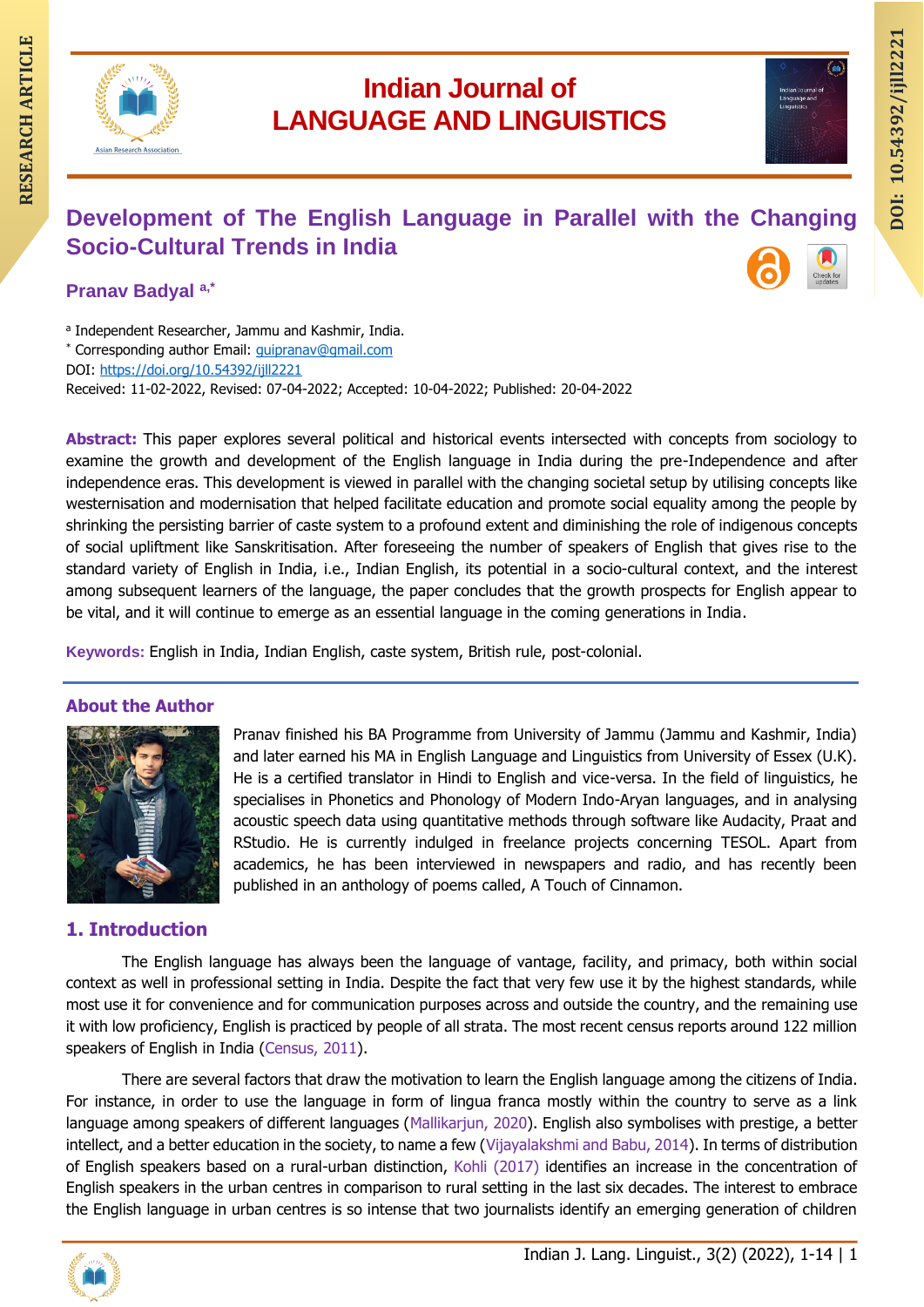in Bangalore who are monolingual in English with no working knowledge of a second language (Rai, 2012; Pai, 2018). Pai (2018), for example, reports such group that exhibits advanced English skills, and is "affluent, urban, highlyeducated, and these English monolinguals are usually found in inter-caste or inter-religious unions." Such trend also evidence of the fact that the English language is no more considered as an outsider's language in India today. In fact, even in the remotest parts where English is used with the lowest level of proficiency, the badge of being a "superior" language stapled to the English language and its importance, is realised as a genuine requirement for a successful life. Perhaps therefore, in the field of publishing newspapers and their readership, English newspaper industry in India stands at third place in the world, only after the U.S and the U.K.

Officially, English has received the status of an assistant language, however, it is widely used in court proceedings and official announcements. Even so, the diplomacy at the international level utilises the language in propagating the nation's foreign policy efficiently and in conducting fair business and trade with the rest of the world. Also, the prowess in disseminating scholarly knowledge and technological advancement with other countries would have been lesser if embracing English as the chief medium of instruction in higher education would not be there.

This paper tries to measure the diachronic progress of the English language by analysing the arrival of the language in first few sections while latter sections examine the emergence of a distinct variety and the role of the language in influencing the socio-cultural construct of the nation. The structure of the paper is as follows.

Within section 2, sub-section 2.1 discusses about various events during the India's Pre-Independence era are discussed in acquiesce with Phase 1 and Phase 2 of Schneider's Dynamic model of post-colonial Englishes (Schneider, 2007). Phase 1 presents evidence of a complete distinction between the settlers (STL) and the indigenous (IDG) at initial stage, where English language serves as a utilitarian purpose, and marginal bilingualism develops. In Phase 2 of the Dynamic model, the STL community is stabilised in the foreign land, and their language is established in the fields of administration, education, and legislation through political decisions, and through cultural appropriation like *anglicisation*. The positive language attitude for English (STL's language) among IDG is subsequently increased so that it is seen as an asset, thereby considering STL's language as "prestigious".

In sub-section 2.2, i.e., after the Indian independence, the language is discussed by concentrating on various socio-political decisions introduced by the new government. In terms of speech, the language among IDG is encountered with heavy lexical borrowing, is recognised by a marked local accent with a distinct phonetic and phonological character (cf. Phase 3 of the Dynamic model, i.e., nativisation). In Phase 4, i.e., post-nativisation, existence of new form of variety of English is recognised due to homogeneity of linguistic features among IDG speakers. In this phase, a sense of self-reliant identity is developed, and literary creativity is acknowledged within and outside the country indicating towards a 'stabilised' variety.

Section 3 focusses on the development of English as a lingua franca in India through neutralisation process under various pressures that gives rise to the "standard" variety of English in India, i.e., Indian English. The emerging variety of English spoken in India in contemporary times is analysed in terms of its prowess in influencing the changing socio-cultural setup of the nation.

Lastly, section 4 provides some concluding comments concerning the future of English in India and the growing base for English in terms of its readership, present users, and subsequent learners.

#### **2. Advent and development of English language 2.1 Pre-Independence era**

The arrival and development of English in post-colonial nations, according to many scholars, has passed through almost similar phases (Kachru, 1983a; Crystal, 2003; Mesthrie and Bhatt, 2008), however, the earlier phases of development of the English language in India are observed as rather slow, scattered, and non-uniform in nature. Crystal (2003) says that most of the historical development of non-native varieties of English language can be traced through the expeditions made by soldiers and sailors. Kachru (1983a) in this respect identifies three stages through which English was introduced in India: a missionary phase, government policy in favour of English, and diffusion. However, Mesthrie and Bhatt (2008) argue to include trade, and military expeditions as "prefatory stages" to the stages that are discussed by Kachru.

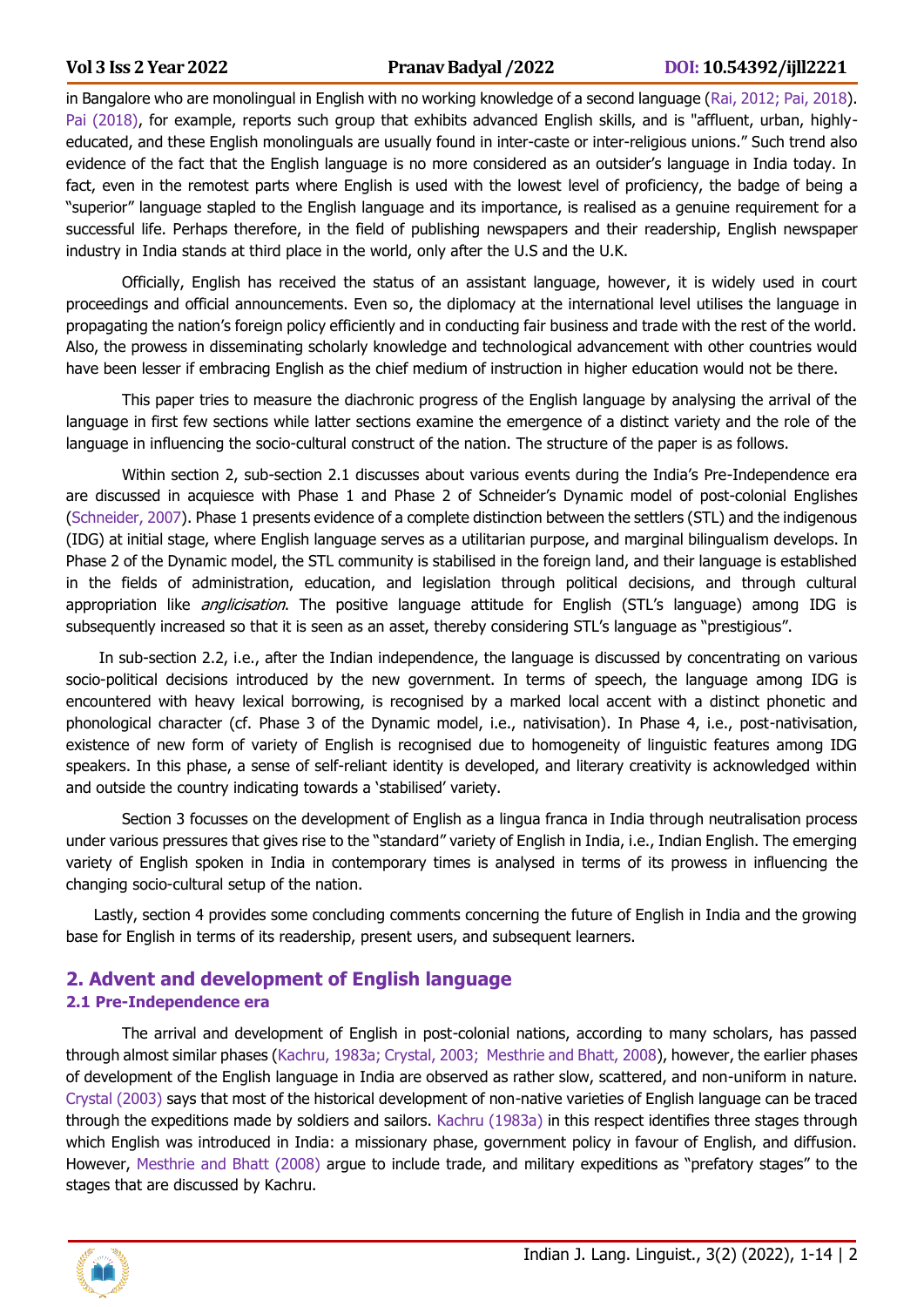The widespread geography of India has had a great role in the historical spread and introduction of the English language. India was not one nation but an entity of over 500 political entities called as "princely" states that were ruled by independent kings who had formed treaty relations with the British. These states were small but wellguarded, and much of the exchange with the other states was through trade and cultural gatherings like marriages and festivals. English was introduced by wishful adoption at the mercy of the princes as the British had no direct control over them. In such situation, India, as a diverse collection of many kingdoms lacked uniformity in centralising any law or Act related to language, at least during the early settlement of the British (cf. Hock and Bashir, 2016).

### **(i) Early Language Contact**

The earliest settlement of the English in form of traders, army and missionaries were primarily at the ports of Calcutta (now Kolkata), Madras (now Chennai), Surat, and Bombay (now Mumbai) (Schneider, 2007). There occurred lexical borrowings through language contact in the earlier stages through trading activities between the traders of East India Company (EIC), and the local traders and producers (Crystal, 2003); though early expeditions made to India were by the speakers of English who spoke diverse accents (Nihalani et al., 1979; Mesthrie and Bhatt, 2008; McGilvary, 2011). Thus, the natives of these port places received exposure to the English language much earlier than the rest of the regions of India from the speakers who spoke a range of dialects from within England.

After the 'India Act' was passed in the British Parliament in 1784, the British government took formal control over EIC land holdings, and over political matters related to India (Mukherjee, 2007), which led to a massive expansion of the Company under the British Empire. Out of 1500 native Indian languages, there was no official language of the country, therefore, one was urgently needed by the British to suit their trading and administrative needs. Though, there were a few Company officials including James Mill, who believed in teaching Indian masses in their native languages like Sanskrit and Persian, thus, with this objective in view, a madarsa in Calcutta, and Hindu College at Benaras was established in the years 1781 and 1791 respectively. A genuine interest for oriental languages of India also led to the foundation of Asiatic Society of Bengal, and of a journal, Asiatick Researches. To fulfil the communication needs of the English people in India, there are instances when English officials are themselves reported to learn oriental academic languages like Sanskrit and Persian; William Jones, Henry Thomas Colebrooke, Nathaniel Halhed, to name a few. The adoption of Indian vernacular words had become common in the Company, probably because there was no native word in English before, or it was done simply to emphasise the effectiveness of the message in the conversation. Following Schneider's Dynamic English model, IE was at its initial stage of development then, i.e., in the foundation stage, where both STL and IDG communities maintained separate identity, limited to minimal word borrowings.

In the home and office domain, however, the British recruited a limited number of Indians who directly reported to the British. These subjects are considered among the first who received direct exposure to the English language. With a limited language competency in English and a limited function in the said domains, these varieties are considered "occupational" in nature, thus given the names like Butler English and Babu English (see Hosali and Aitchison, 1986; Kachru, 1994; Gargesh, 2006). The butlers belonged to the working-class, primarily as head servants and housemaids, whereas Babus, meaning, "gentleman" in Bengali, were primarily low-level clerks and pleaders who communicated with the British regarding tasks limited to offices (see Hosali, 2005 for excerpts of Butler English; see Bragg, 2006 for excerpts of Babu English).

Davydova (2012) admits that the development of English in India would not have been more than of a pidgin or a creole during this time. The butlers of the house, with a lesser degree of English language competence used semi pidgin or minimal pidgin version of English which is known for verbosity or "wordiness", excessively polite to the ear, and appears to be flattering in nature. Similarly, Babu English is reported to concentrate less on the message but more in how the message is being delivered. Both these earlier varieties of English spoken in India are known to have their "roots in the hierarchical relation of the dominant and the dominated" (Kortmann et al., 2020). Since IE had no stable form in its earlier phase, it was considered as a denigrated form of English. In fact, Yule and Burnell (1996) recognise the variety of English spoken then as "[the] broken English spoken by native servants in the Madras Presidency, which is not very much better than the Pigeon-English of China".

Though, these pidgin varieties have their roots in the  $17<sup>th</sup>$  and  $18<sup>th</sup>$  centuries, these are still prevalent in the country according to a few scholars, the proficiency of which stands similar to what was during the British Raj (Hosali,

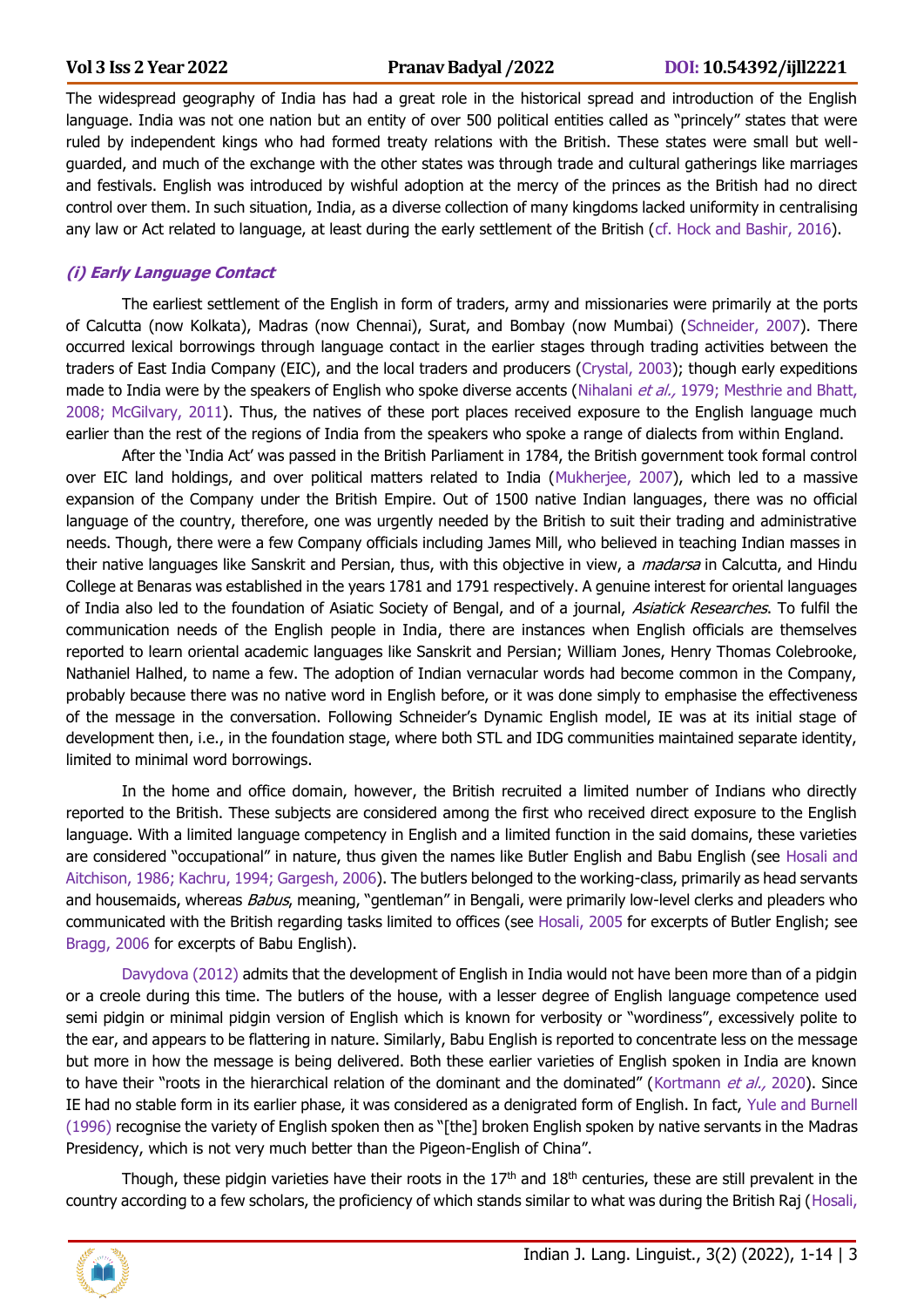2005). The speakers of these varieties, especially Butler English, represent a social class that includes uneducated bilinguals who work for fixed hours in work-sphere domains, at fixed locals like hotels, clubs, and other recreation centres (Kortmann et al., 2020).

### **(ii) Anglicization through education**

Although EIC was established in 1600 A.D in India, it took no formal educational policy for nearly one hundred years of its existence in India (Nurullah & Naik, 1951). A few preliminary steps taken regarding educating Indians by the company was through opening a few oriental schools (madarsas and gurukuls) of learning, as mentioned in 2.1 (i). This indicates that initially, the British had the least interest in investing time and resources in the acculturation of the Indian masses through their language (Basu, 1982). There were however a few English-medium schools that were founded between 1770s and 1780s, but these were mainly started by Christian missionaries like Schwartz, Carey, Marshman, and Ward in Tanjore, and later in Ramnad and Shivaganga (Basu, 1982). The instructions at these institutions were given to a limited number of pupils (mostly Christians) by L2 (second language) or L3 (third language) speakers of English who were mostly illiterate (Krishnaswamy and Burde, 1998; Schneider, 2007). During the same time, there were also a few prominent newspapers/journals like the short-lived English weekly Hicky's Bengal Gazette or the Original Calcutta General Advertiser (1780-1782) in which several words of Anglo-Indian origin were freely used, but the readership primarily included English officials (Otis, 2018). There was a very limited change in language attitude for English among Indians until now, except for higher castes who were home taught, who later had the means and opportunity to receive higher education in England, or among those who served the British in the administration in places like Calcutta, Bombay, and Madras.

Ultimately, it was Thomas Babington Macaulay, who on 2<sup>nd</sup> February 1835, brought about a proposal to the then Governor-General Bentinck to institute an education policy in support of using English language in India. The proposal directly aimed to,

"…form a class who may be interpreters between us [the British] and the millions whom we govern – a class of persons Indian in blood and colour, but English in tastes, in opinions, in morals and in intellect ..."

#### (quoted in Basu, 1982 and Kachru, 1983a)

The suggested proposal was passed, and a new education policy was adopted that aimed to profess the English language as the sole medium to attain first world knowledge, by inculcating the knowledge of English literature, history, and science, so to "fill the gap between the two cultures" (Mukherjee, 2007). Macaulay's idea that later came to be known as 'Macaulay Minutes' was actually a downward 'infiltration theory', that was based on the suggestion that knowledge provided in English-medium at secondary level would trickle down from upper-caste Indians to the masses, so that people would thrive for better employment opportunities while serving under the British on low wages. Though, vernacular languages did serve as the medium of instruction in teaching during the colonial period, but it was used only until the pupils had been through primary school. However, Macaulay Minutes' policies subsequently led to the denigration of indigenous languages (Vijayalakshmi and Babu, 2014) in favour of English, thereby shutting doors of development for the traditional languages like Sanskrit and Persian that were then used in oriental institutes of learning like gurukuls and madarsas (Kachru 1983a). The popularity of English further increased after it replaced Persian as the official language in the courts in 1837. Basu (1982) finds that the English language managed to form its place firmly among Indians, especially after Lord Hardinge announced that a preference would be given to English-educated Indians in government appointments. After the suggestions made in Wood's Despatch (1854) in favour of European learning through English language, by the year 1857, major port cities like Bombay, Calcutta, and Madras witnessed the opening of public universities that instructed mainly in English (Kachru, 1986). The favourable growth of the English language among Indians in the education sector paved its way to be chosen as the first language of the then government, of the social elite, and of the press. In order to enhance the chances of employability and to receive a recognition, a few educated Indian masses, particularly of higher castes found an opportunity to distinct themselves from the rest of the Indians. Bansal (1966) talks about the English language in India as spoken by the "educated" people in then India did not differ much from native British English in grammar and vocabulary.

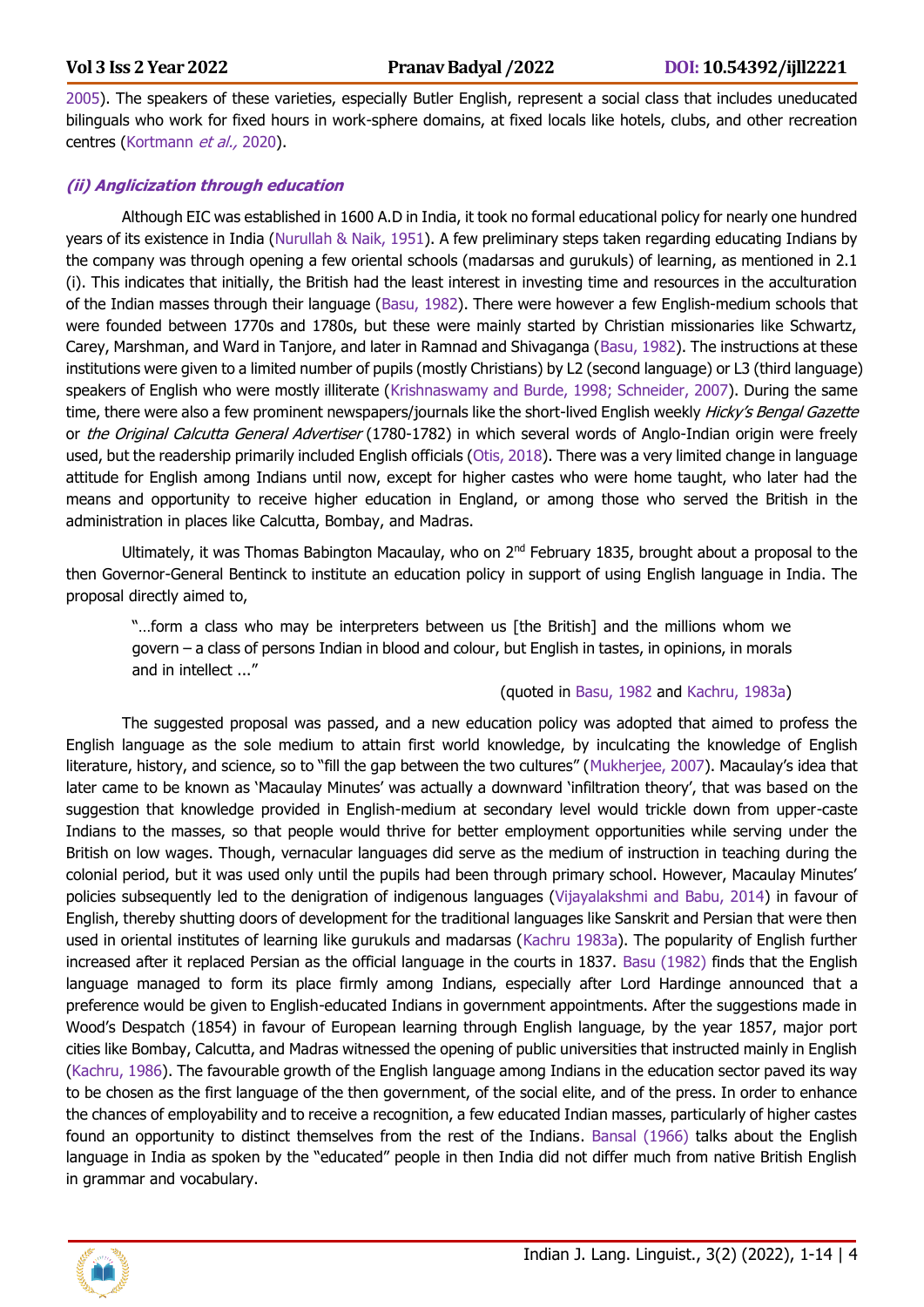While English had been enjoying the status of the chief language in higher secondary schools and universities, and as an official language in the administration, the European curriculum, at the same time, also made the masses familiar with the western ideas of democracy. The adoption of the English language eventually rebounded and resulted in an opposition to what Macaulay and other anglicists had planned so that the press began to contribute to the national freedom struggle, especially after The Revolt of 1857. The western model of the curriculum in the education sector pushed by the British administration was equally welcomed by prominent leaders of Indian dissent like Raja Mohun Roy who also published an English fortnightly, *Brahmanical Magazine* (1821) (Narayanrao, 2012). Later, several newspapers and journalists acted as the Fourth Estate and expressed their anguish towards the British government for its control over freedom of speech and expression; a few English-printed newspapers that served the national cause then are – The Hindu (1878), Amrita Bazar Patrika (1868), and Hindustan Times (1924) (Narayanrao, 2012). There are also instances reported where the masses themselves demanded the opening of English-medium educational institutes from the public funds under British India at primary school level (Basu, 1982). As the readership and audience for language grew, many eminent Indians turned in favour of the English language because the language seemed appropriate to propagate and extend the voice of the Indian national freedom struggle to the world. This subsequently resulted in social and political integration of the Indian people that proved catalytic in India's struggle for independence (Kirkpatrick, 2020).

#### **2.2 After-Independence era**

Indian independence in 1947 did not only bring individual freedom but also social, economic, and political freedom in the country. Bolton (2008) says, "[the] major spread of English in the region occurred not in the colonial period, but in the latter half of the twentieth century", especially after witnessing the changes in education policy in many Asian countries tilting in favour of English. Even though, by the time of independence, English was already taught in a few institutes of higher learning (Agnihotri and Khanna, 1997), most parts of the population was still devoid of English. As the literacy rate of India recorded in the year stood at 12%, reforms were needed in the education sector to procure for a better situation. Until before India's independence, only a particular class of the Indian society that included English-educated Indian princes, upper caste people in the administration, eminent political leaders, and journalists had received exposure to the language, which was mostly through education acquired in various institutes of learning.

After the independence, the foreign language status of English slowly acquired the status of a second language or third language of the people. In the administration, it is then that English language (alongside Hindi) began to be considered one of the languages to be used for proceedings of the new parliament. Several newly formed states also considered English as a compulsory language in their respective education system. Such positive attitude in the administration and governance towards English equally affected the socio-economic plane among the people so that the language began to be recognised as a "passport" for better employment opportunities to attain financial stability and viewing it as a symbol of "prestige" to gain respect in the society.

#### **(i) Adoption of English as a co-official language**

Soon after the Indian independence, the idea of a mixed economy was adopted, and Five-year plans under the Planning Commission were initiated to overcome rampant poverty due to high unemployment and overdependence on agriculture. The newly formed government in the new India had a vision of growth and prosperity for the nation by industrialising the agrarian sector (which was the chief occupation of most Indians then), and by educating the masses. It appeared that the intention of the then Indian political leaders was to get rid of the English rule but not of English language as they aspired to connect with the economy of the world through trade, and that they had seen the power of the English language during the Indian freedom struggle. Even the private schools chose to deliver education to students in English-medium.

In the administration, concerning changes in the language policy, which was a challenging task, English was kept as a temporary co-official language along with Hindi until 1965, after which Hindi would replace English (Fasold, 1984). The decision was however soon followed by resentment from the south-Indian states (mainly Karnataka and Tamilnadu) who raised a concern about the use of a viable language for communication with the south and the rest of India (see Hardgrave, 1965 for a political view; Kachru B, 2005). The political upheavals and protests that came

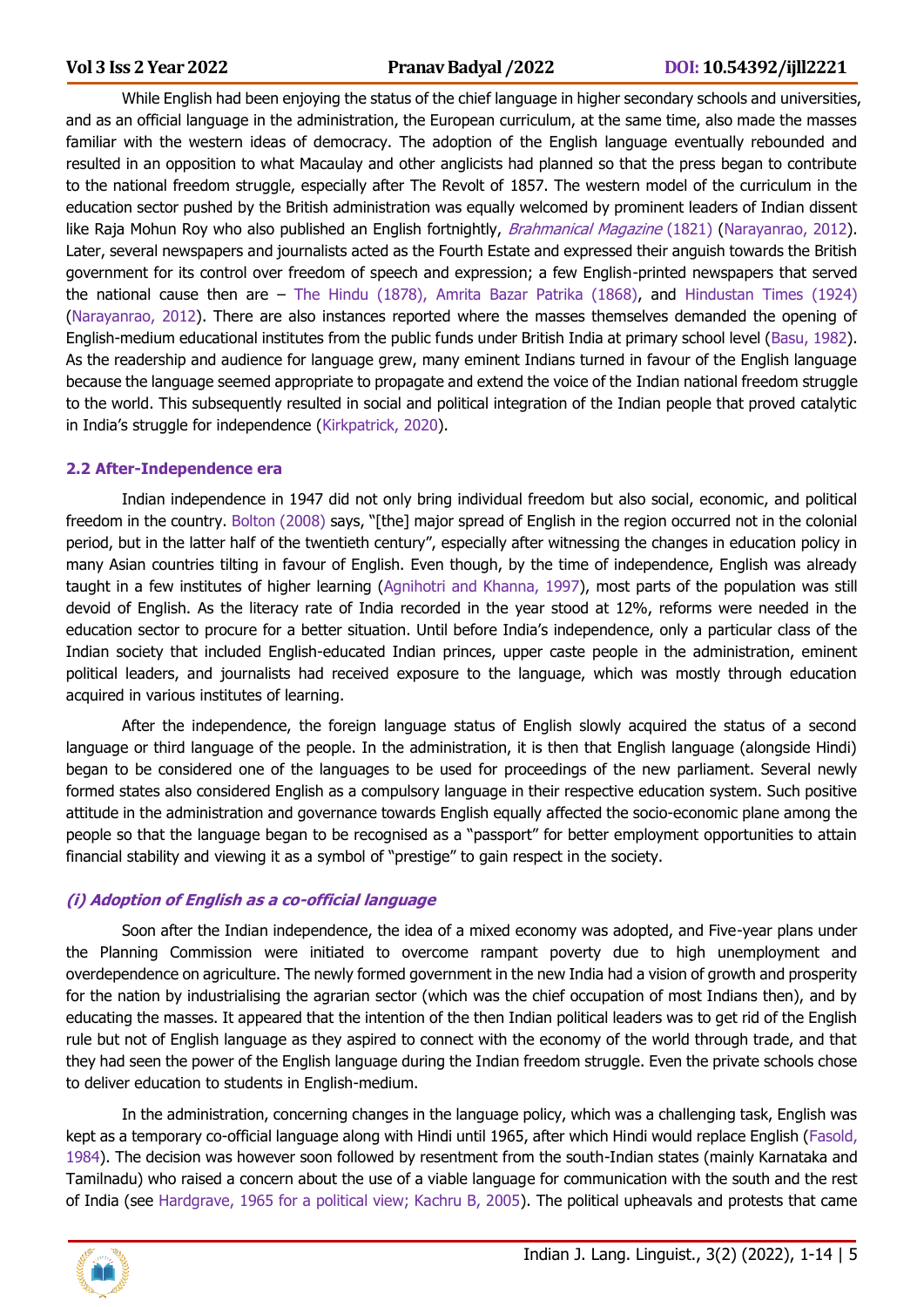from southern (Dravidian) states were apparently against Hindi, but not English. Since there was no absolute link to establish uniform communication across the country (because of the Indo-Dravidian lingual divide), English seemed the most plausible choice amongst all. This positive language attitude towards English among the people of South India served as a prophylactic function against the domination of Hindi among Dravidian speakers (Schiffman, 2003). Thus, in 1967, through an amendment in The Official Languages Act, English was chosen to act as a linking language for an indefinite time period between the central government and the states that catered to different languages (see Patra, 1968). Since 1998, The Constitution of India recognises Hindi in Devanagari script as the official language of India, as mentioned in the Article 346, and English as a provisional official sub-language of the country (Mehrotra, 1998).

In order to further improve inter-state communication because of the absence of a common language that clearly affected the governance and administrative efficiency in the previous years, Three Language Formula (3LF) was adopted in 1968 as enunciated in National Policy Resolution. It was enacted to affirm national unity, and to uprear the future generation that would be devoid of problems of language intelligibility. Bhattacharya and Chandrasekhar (2020) say that "[3LF]…was an instrument for achieving the objective of a multilingual India". 3LF advocated teaching three languages to pupils at schools: regional language – Hindi (or in Hindi belt, another Indian language) – any European language, which was visibly English (Melchers and Shaw, 2003; Biswas, 2004; Amritavalli and Jayaseelan, 2007). With the exception of Tamilnadu state that preferred a two-language policy, all other states followed the 3LF. However, the purpose of 3LF could not altogether reached to its success, yet, English had officially arced its way into the Indian education system, both at the primary and higher education level.

While at the ground level, English language was still seen as the language of the "educated" among the socio-economically downtrodden as there was a group of people that was linguistically more competent in English than the rest. However, during the same decade, Green revolution (1967-68) and White Revolution (1970) were introduced in the country. Green Revolution directed towards forming an industrial system for an extensive production of crops and food items to abolish malnutrition through the use of modern methods of irrigation and fertilizers (Hardin, 2008). Similarly, White Revolution aimed to create a nationwide milk grid to create a stable supply chain, and for the financial development of the milk providers in the rural India. Resultingly, due to modernisation in the agriculture and in the milk production sector, the masses, especially in rural India, were now able to send their children to English-medium schools, who were earlier unable to do so, either because of a disinterest towards education or because of financial restraints (Graddol, 2010). The Second Education Policy 1986 under NPE (National Policy on Education) scheme further emphasised on "[the] removal of disparities and to equalise educational opportunity" on the grounds of gender disparities, caste differences, economic status, regional imbalances, and physiological differences (National Policy on Education, 1986). Since the English language had already made a distinct place in the Indian education system since the introduction of 3LF, scholars like Pandey (1981); Balasubramanian (2009); and Mesthrie (2015) observe a drastic decline in the speakers of British English after independence, which indicates towards the development of a confident and a distinct form of identity among English-knowing Indians. This development is visibly reflected in the writings of a few prominent post-colonial writers and in their works like Midnight's Children (1981) by Salman Rushdie, that evidence of writing about post-colonial and post-modern transition in a distinctive style of expression. Many other similar writers like Arundhati Roy and Vikram Seth have since equally received appreciation and readership among the elite within India, and outside the country (Mukherjee, 2007).

# **(ii) Adoption of LPG model**

As the English language had slid into the independent India's educational system after the introduction of 3LF and educational policies under NPE, the readership for English grew among people so that English daily newspapers that are reported to be merely 44 in number during the 1950s had risen to a soaring number of 209 in the 1990s (Narayanrao, 2012). Also, with an aim to expand the Indian economy, especially after the initiation of Five-year Plans and Green and White Revolution, India continued to follow the progressive model of LPG, i.e., Liberalisation – Privatisation – Globalisation. Under LPG, the idea of economic reforms, and expansion of the services sector were presented in the 1991 Budget by Dr Manmohan Singh. The then government shifted to a decentralised economy by welcoming foreign investment in order to globalise the Indian market (Puri, 2013). Due to various structural adjustments in the Indian economy, the exports rose from 3.6% in 1992-93 to 22.2% in 1993-94.

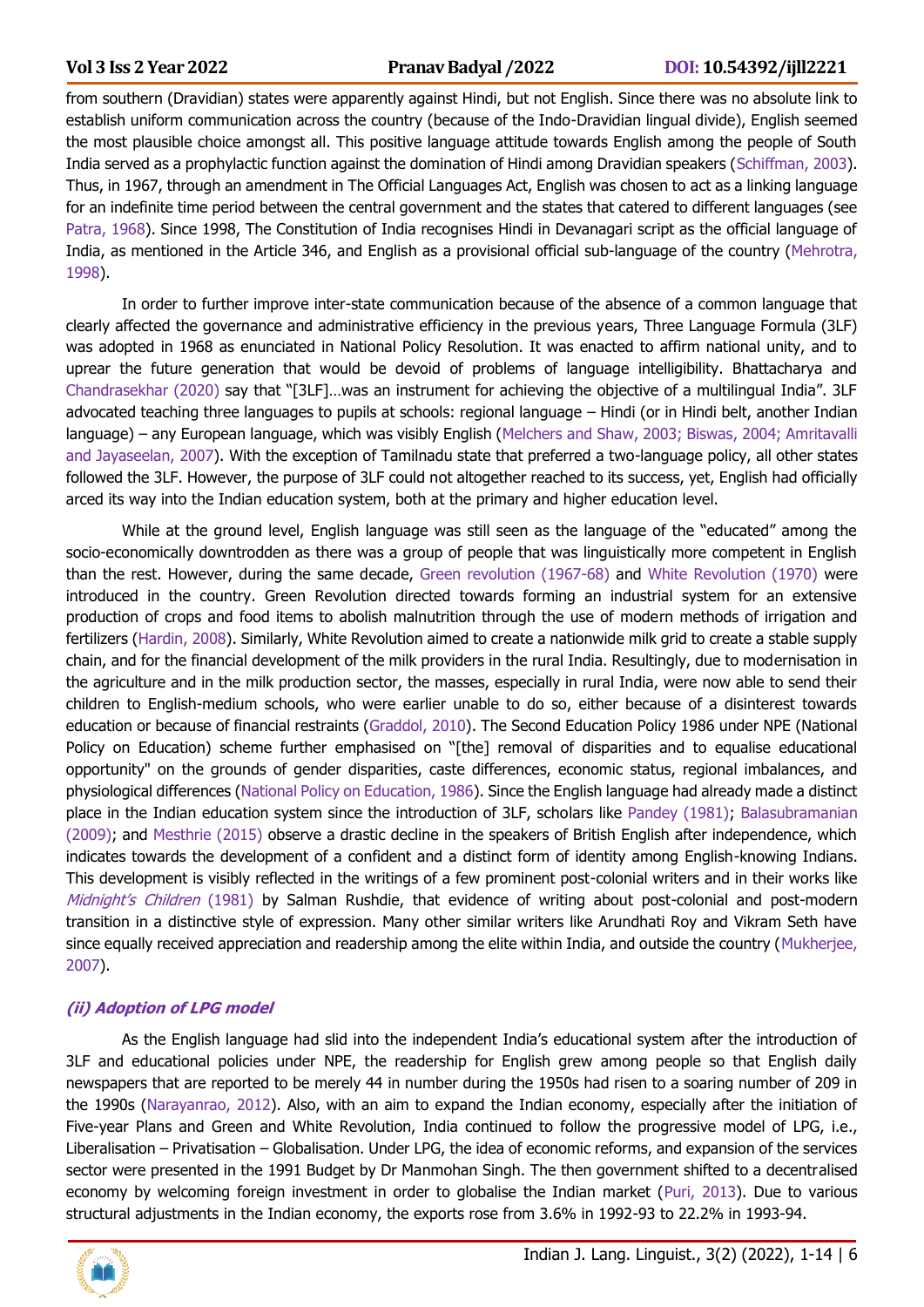The idea of reforming the Indian economy through LPG seemed to acquiescently blend in favour of the development of English. It is so because as foreign companies entered into the Indian market, there occurred an exponential growth in private media, banking sector, health care, science and technology, sports, and BPO industry (Schaeffer, 2005). These sectors required heavy employment of native Indians who had the knowledge of English for intranational as well as transnational purposes to connect with the rest of the world. Not only there occurred an exchange of skills, technology, and goods and services during the period, but also of societies and cultures through the flow of a worldwide network of exchange in communication. English, which was earlier introduced by British as a medium of anglicization, was now seen not only as a symbol of prestige and advancement but also a genuine requirement for a successful life.<sup>1</sup> The development of English language which was earlier mediated primarily through government initiatives was now being anticipated by Indians themselves (Farrell and Giri, 2011).

The BPO industry, and in particular, the customer service jobs at call centres, opened new job opportunities to fulfil the youth temptation who earlier only had traditional options in the public sector. In order to acquire employees at cheaper wages, besides hiring urban English speakers, the multinational companies equally looked for prospective candidates in the rural part of India, thus encompassing all population and housing types (Bolton et al., 2011). The trend can be assessed through 350,000 call centre workers that are reported to be employed in India in 2015 (White, 2015). English emerging as a crucial language to attain financial stability is evident in Chakraborty and Bakshi (2016) (quoted in Bhattacharya and Chandrasekhar, 2020) who find that a 10 per cent lower probability of learning English in primary classes leads to a decline in weekly wages by 8 per cent in the Indian labour market.

The economic reforms and the prospect for a better life in terms of 'class' equally affected the socio-cultural norms of the family setting. This is to say that, due to the expansion of the economy through urbanisation and industrialisation, there occurred internal migration and immigration of people that led to a transition from joint family towards nuclear family, thereby dissecting the prospective employees from the traditional Indian family system. It is argued in the literature that education, if it stressed Western values, could lead to such divergence in family institution (Goode, 1968), which, in case of India, connectedly brought changes in behaviour, living standards, and in the lifestyle of the younger generation. Also, the introduction of western media channels that adapted to Indian conditions through use of Hindi/English bilingual medium proved to be vital in changing social attitudes and promoting flexibility in language choice among the middle class. This was not the case when the only state-controlled T.V network, Doordarshan was aired (also see Thussu, 2000 for role of private media in language hybridisation in India).

Though post-colonial theories had been helpful in knowing and repairing the psychological, cultural, and economic trauma of the pre-independence era, however, wide exposure to English language post-90s could be viewed as a system that is since based on demand and supply system. There is this eager younger generation to provide services to the IT and outsourcing industry, and equally, there is a system to cater to the thriving needs of the generation. During the transition from postcolonialism to postmodernism, and subsequently to cosmopolitanism, the post-colonial tag now weighs lesser among the minds of the employed young men and women because they can cautiously switch to the British/American identity at the workplace and can revert back to the Indian setting after the job, which was not the case during the earlier stages of the introduction of English in India.

# **3. English spoken in India today**

Indian English (Glottocode: indi1255) has evolved into one of the largest spoken varieties in the world today. Since the early form of semi-pidgin, i.e., Butler English in domestic sphere, or Babu English in the office domain, for example, that were disparaged for being full of errors or mistakes (cf. Goffin, 1934; Parasher, 1991; Yule and Brunell, 1996), English language spoken in India has since developed into a variety which is noted for its innovative features distinct from the inner circle varieties in terms of phonology, lexis, and grammar.

 $1$  English emerging as a prestigious language in the society, and the language of the "elite" can be attested through an old attitudinal study by Parasher (1980) who finds that English served as the dominant language at the workplace, and in situations like bargaining at shops, ordering at restaurants, asking for directions, and making conversations with strangers. The participants who were interviewed during the study admit that they were heard in a more serious and attentive manner when they conversed in English.

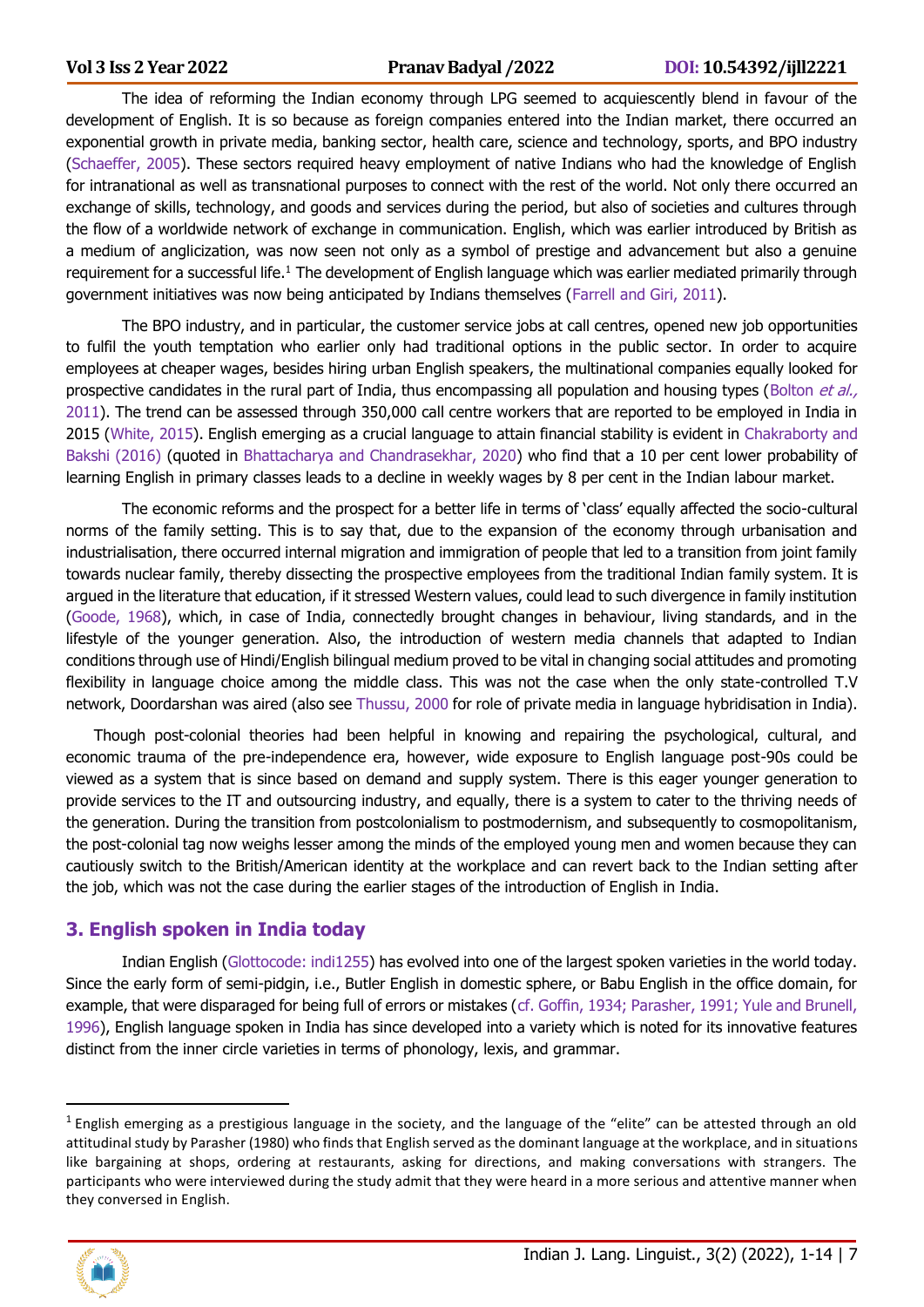The difference between the English spoken during the colonial era and now is that today, the English language is introduced to the learners (students) before their L1 (first language) is completely established. This is to say that during the British era, the masses received their primary education in their respective L1 and that, it was only during the secondary education level they received exposure to English (after the introduction of Macaulay Minutes). However, today, the boundary between their L1 and English has become penetrable for most speakers so that English (coinages, loanwords, nonce words, or phrases) is fluidly used and absorbed in their mental lexicon since the early acquisition of either of the languages through phenomena like code-switching and code-mixing in speech, and through cinemas, advertisements, street hoardings etc. (see Nandi, 2013 for examples). Thus, both, L1 and English language have developed into a "hybrid" of each other that has resulted in a competence that spans the two languages. English, though, does not belong to either Indo-Aryan, or Dravidian language family, or any other language sub-group yet the language has a long past in the country. Even those who have minimal knowledge of the English language use it in some workable form to facilitate communication with those who have a good proficiency level of English. Gargesh (2006) thus calls English as a "vehicular language" which is visibly used by taxi-drivers and tourist guides across India who are generally uneducated.

### **3.1 The emergence of pan-Indian variety of English spoken in India**

In the course to standardise and institutionalise the variety of English spoken in India by the educated, terms like Indian English (henceforth IE), Standard Indian English (henceforth SIE) and General Indian English (henceforth GIE) have been employed synonymously. The evidence is that GIE is a "target" variety which is the phonology of Indians who are proficient in English. It is a description of "a socially acceptable pronunciation devoid of regional peculiarities that may impair communication with speakers from within and outside the country" (Pandey 1981). In order to establish the variety firmly, GIE is "the de facto norm" used for pedagogic purposes at CIEFL university (CIEFL, 1972). In fact, the concept of GIE is based on homogeneity of features found among its speakers, which Nihalani et al. (2005), in *Indian and British English: A Handbook of usage and pronunciation*, find around 1000 of them (see Bansal and Harrison, 1972; CIEFL, 1972; Bansal, 1976; Kachru, 1983a; Pandey, 1994 for an impressionistic view on the variety).

Concerning the development and recognition of the pan-Indian variety of English, i.e., IE, it is to be comprehended that because of social, educational, and historical factors, one variety of a language over the years comes to be recognised, codified, and accepted as a "prestigious" or "standard" form and that the variety having a highly structured system may exhibit systematic deviations from inner circle varieties (RP or GA). The development of IE as the lingua franca in India can be assessed in three major steps that are explained below and as displayed in Figure 1.

- (i) During the initial stage, speakers with different proficiency levels (due to language learning, educational level, exposure, and its use) contribute as the sum input of speakers of English in India. The proficiency range comprises from simple form like pidgin (spoken in hotels, restaurants, and by clerks; cf. Hosali, 2005), to portmanteau and code-mix/code-switch dialects like Hinglish, and extend to regional varieties. The regional varieties are a gamut of many vernacular dialects of English like Punjabi English, Bengali English, Marathi English etc. that have developed in localised conditions due to language interference from mother tongue.
- (ii) These speakers in the second stage undergo neutralisation process under two pressures: one of RP or GA, and second, a larger influence of major regional varieties of IE induced by vernacular languages. The former arises out of historical factors (post-colonial status) and through pedagogic/teaching methods at higher educational level (CIEFL, 1972), and the latter due to exposure through exchange with speakers of other L1 Indian languages in different socio-cultural contexts (migration, business, offices, shared geography etc.) that leads to diffusion of local features. In this stage, there also occurs rectification of deviations by elimination of smaller regional features and through replacement or adoption (sometimes through imitation that leads to hypercorrection) of features of the inner varieties.<sup>2</sup>

 $<sup>2</sup>$  Not only for English but the process of neutralisation is clearly evident for Hindi. It is observed that in north India, L1 Hindi</sup> users in fact speak Hindustani that can be considered as a continuum between Hindi and Urdu. Also, it would not be incorrect

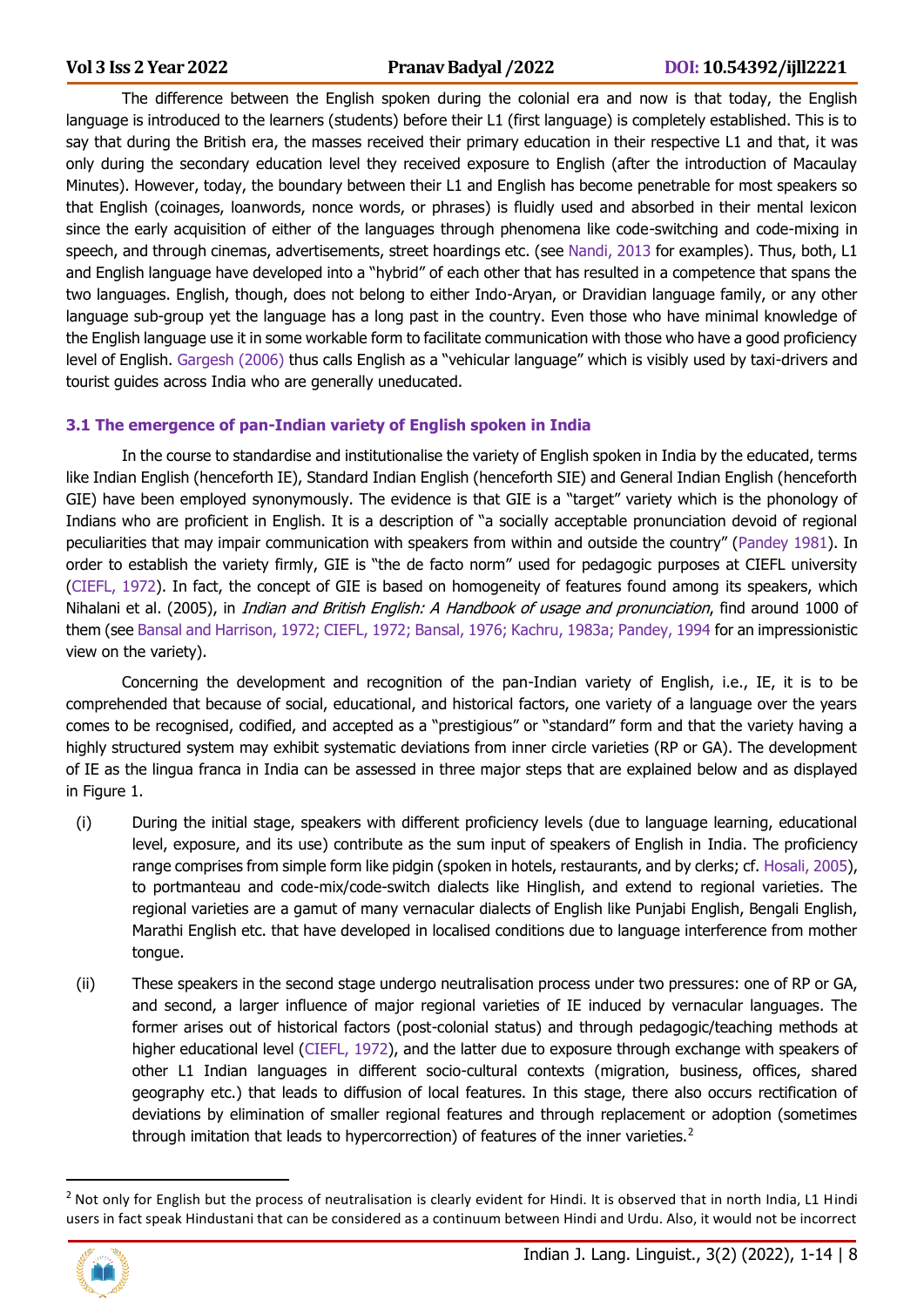(iii) After neutralisation under various pressures causing internal developments, the subsequent outcome is GIE or SIE that serves as lingua franca in India. This can be analogously understood from the concept that, just like any town, there is a central place, a boulevard where all the roads in the town merge, this is what forms the pan-Indian variety of English. The proficiency level of the standard variety would still vary from zero – central – ambilingual point (see Kachru, 1965 for cline of bilingualism in India), however, the central point defines the standard variety which is spoken by the educated class.

Also, as advised by some scholars, a safer way probably would be to call IE as Educated IE, to avoid disagreement arising out of confusion regarding its range and uniformity (Parashar, 1979; Verma, 1978). Verma (1978), while explaining the cline of English proficiency, believes that bilingualism (mother-tongue and English) extends from non-educated varieties of English at one end to an internationally accepted standard form at the other. He suggests that the form of speech that lies in between these two ends is called Educated IE or Standard IE. Parasher (1979) also supports Verma's notion by saying that, "[Educated IE] is that variety of English which is used by educated Indians who have at least a university degree". He argues by quoting Stephenson (1977) who defines American English as "the usage of best educated and most prominent members of the speech community".





# **3.2 English language influencing the socio-cultural construct of India**

The phases of the development of English in India that are discussed at great length in earlier section (cf. section 2), the English language has indeed traversed an interesting journey. Especially after the start of the  $21<sup>st</sup>$ century, the number of L2 users of English have witnessed an overall sharp increase. This is primarily due to the adoption of the LPG model in the 1990s, that has offered world trade, technological advancement, and overall, an opportunity to develop as a nation at par with the rest of the world (see Chand, 2010; Kohli, 2017). At individual

More recently, a preference towards a more diluted version of formal Hindi in the private sector as well as government public offices can be attested through a government circular (dated 26 September 2011 quoted in Schiffman, 2005) that directs civil servants and clerks to write their files in simplified Hindi, i.e. Hindi with English words rather than "tatsam" (pure Hindi or Sanskrit) words.



to say that the modern generation in India prefers to use English words in their spoken variety of Hindustani which indicates the variety that is an amalgam of Hindi, Urdu, and English.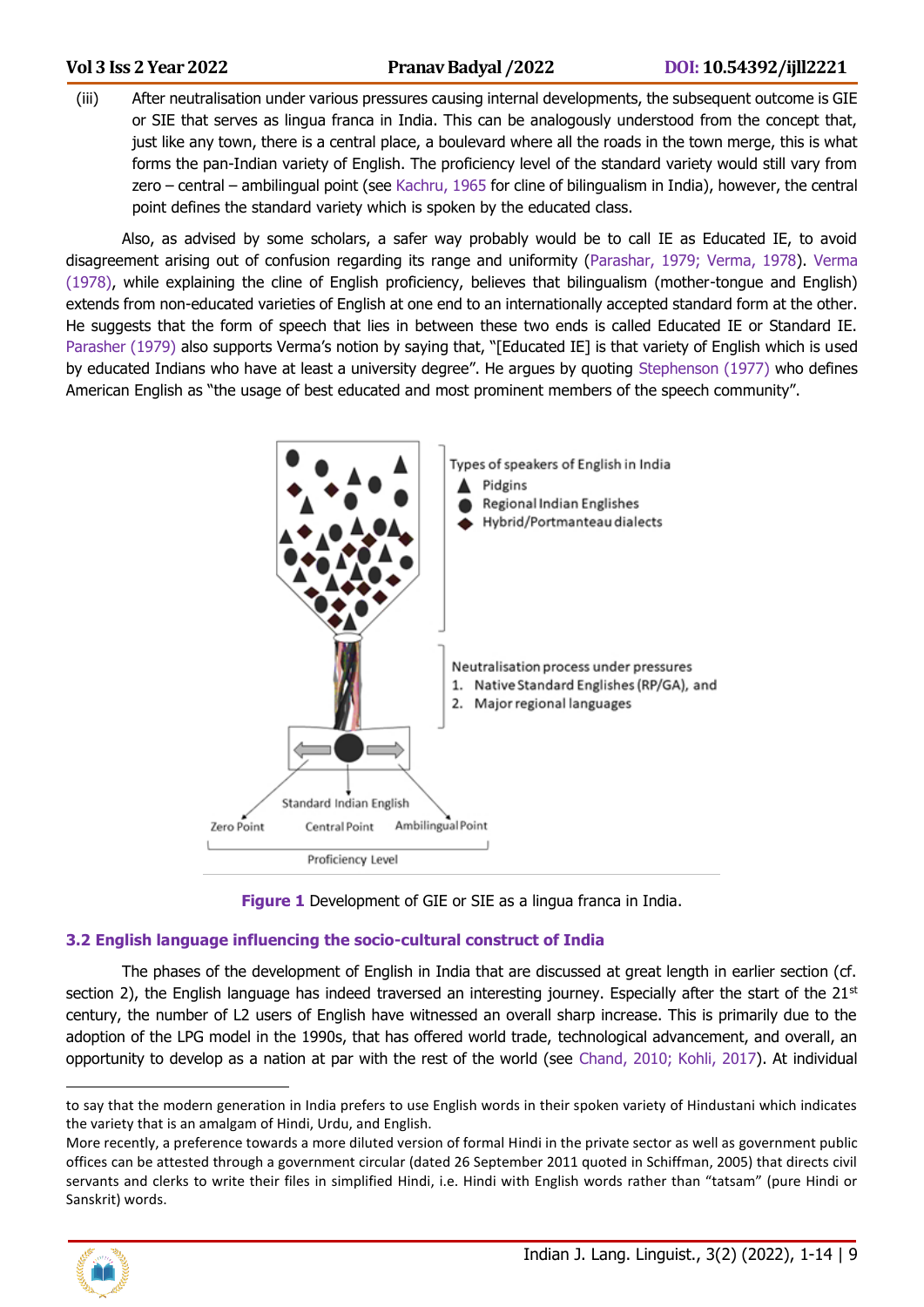level, exposure to private media, internet, international recruitment, and employee immigration in work domain, have brought changes in social setting and social mobility for the people.

Concerning the social set up of India, which was earlier determined on the ground of one's caste, and where the chances of upliftment in the social hierarchy was only through traditional modes like *Sanskritisation*, the lower castes, due to their 'denigrated' social status had a lesser chance to alleviate their social status because of the rigidity and inflexibility in the Indian caste system.<sup>3</sup> The same is reflected in the education sector, especially before independence, where caste hierarchy permitted only the rich and higher caste people to receive education, whereas lower castes were mostly remained barred from having opportunities of learning English language or receiving education, in general. The acquisition of English among the poor (and low castes) was only through a minimum degree of language contact who served the British at in-home setting (Butler English and Kitchen English, for example), whereas the employees appointed in the administration were mostly higher castes Brahmins who were engaged in official tasks (Babu English, for example; also see Macaulay Minutes, 1835). There is an equal role of the British to belittle lower castes by introducing imported goods, and by installing factories in India that led to many caste-linked crafts being closed down (Bouglé, 1971).



**Figure 2** Development of English and changing societal set up across timeline of various historical events<sup>4</sup>

However, between the era of educational reforms after the independence (cf. 2.2 (i)) and the era of LPG (cf. 2.2. (ii)), the transition of belief from *sacred* to *secular* led to a gradual shift from traditional concepts of social mobility like Sanskritisation to western-based ideas like modernisation. Similarly, the influence of westernisation led

<sup>&</sup>lt;sup>4</sup> Using caste system as the parameter to present English language learning curve and education, in general, is essential because of the social set up of the country, especially before the 21st century, where mainly upper castes contributed to the nation's literacy rate. Caste system also provides a vital insight in knowing about the changing mode of social mobility among the people (cf. 2.2 (ii)). While caste hierarchy is primarily identified with Hindu religion, it is in fact a deep-rooted concept that is equally followed by other religions in India like Buddhism, Christianity, and Islam (see Ballhatchet, 1998; Mills, 2002; Natarajan, 2010).



 $3$  Sanskritisation is a concept propagated by M.N Srinivas that involves a process through which lower castes seek upward mobility to overcome their status in the caste hierarchy. In this process, lower castes attempt to replace their own customs, ideology, rituals, and practices by introducing changes in their food habits, deity worship etc. in favour of those that are followed by relatively higher castes (see Srinivas, 1962; Jayapalan, 2001 on Sanskritisation).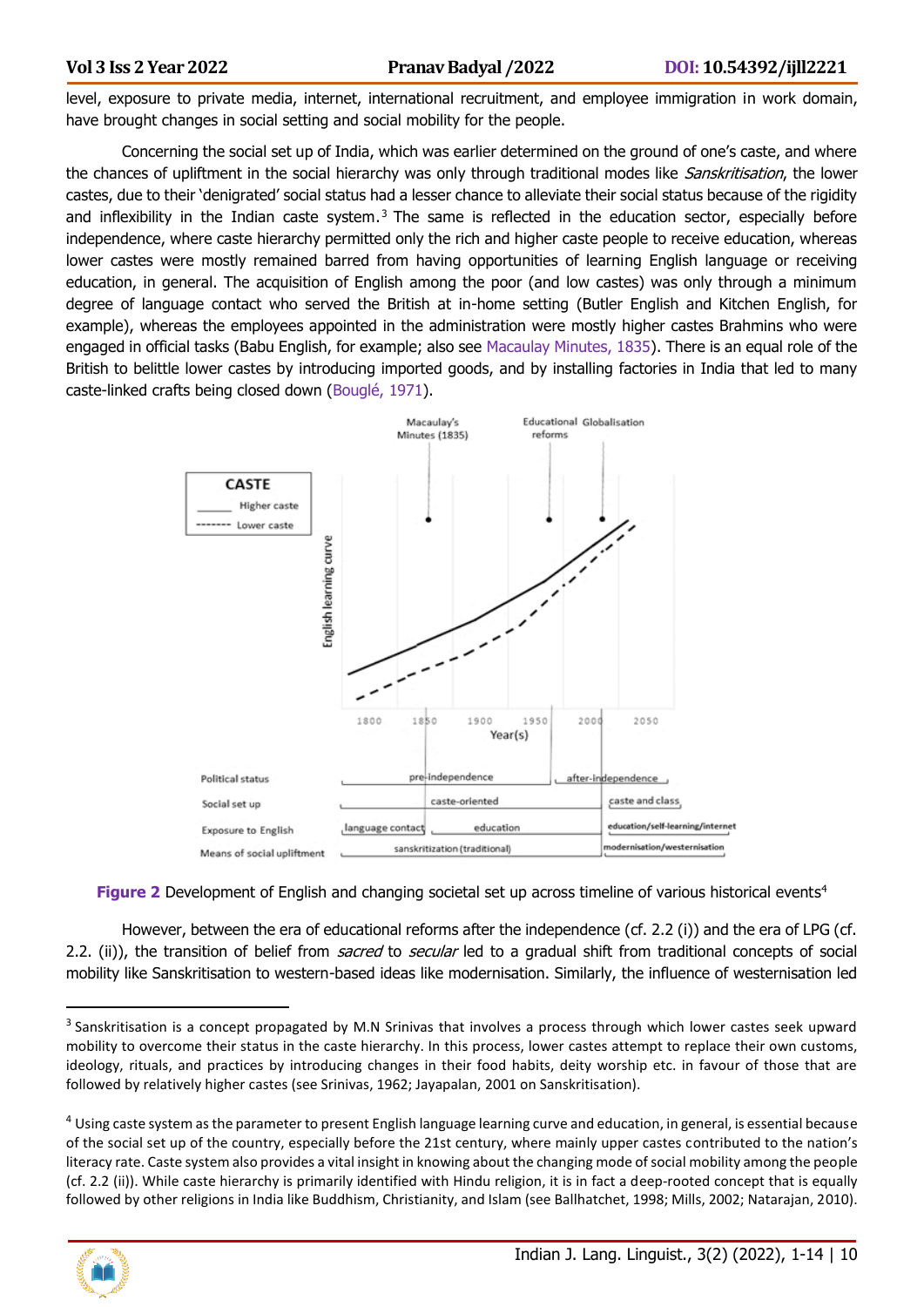to the introduction of class from the relatively rigid categorisation of caste-based system to caste-class oriented social system. As English language has had long become the leading language of discourse at the international level, and as the lingua franca at professional level, there appears a vital role of the education policies that have played a great role in narrowing the gap between the two caste types. Such trends and developments of social change can be assessed through Figure 2.

The lower castes today view English language as a marker of 'higher' culture and as a tool of liberation against the social oppressive notion of them being considered as "untouchables". The lower caste intellectuals believe that English serves as a medium to raise their opinion directly to the international public which earlier needed to be mediated through higher caste people (Pandey, 2011; Graddol, 2009, cited in Bolton et al., 2011). Similarly, the impact of adopting the model of the global economy is also witnessed by an overall literacy growth rate in India. A newspaper report states, "In contrast with……..11.32 % [literacy] increase between 1901 and 1951, the crude literacy rate rose by 48.2 % between 1951 and 2011, with the 1991-2001 decade registering the highest growth (11.67 %)" (The Hindu, 04 April 2011).

# **4. Discussion and Concluding remarks**

The use of English in education has played a vital role not only in promoting overall literacy among the masses but at the same time, as an agent in diminishing the exploitative concept of caste system at social level. Also, it is no more considered as a foreign language but one of the Indian languages except in the remote areas, which is perhaps due to a lesser exposure to the language in comparison to the mainland. Today, English in India serves the role of chief language in the administration, in most public and private schools (Bhattacharya and Chandrasekhar, 2020), and is the preferred language in office domain (Parasher, 1979). It serves as a link language and lingua franca between north and south India, for the L1 speakers of Indo-Aryan and Dravidian languages (see Kachru, 1976). Among many bilinguals in the north, English serves as a role of an embedded language in portmanteau dialects like Hinglish, among both proficient as well as the uneducated/semi-educated (see Sailaja, 2011 for Hinglish).

The data on speakers of IE reveal that 230,000 report English as their first language, whereas 86 million list it as their second language, and another 39 million consider it as their third language (India Census, 2010 cited in Bolton et al., 2011). It is believed that English serves as an ENL for the least (Sailaja, 2009), while it is used as ESL for the most, and then, there are a few who use it sparingly as EFL (Kandiah, 1993).

Recently, there has also been a clear shift in preference among parents in enrolling their children in private English-medium schools in India, with a hope to receive better education and for a better exposure to the English language in comparison to the government schools (Goyal and Pandey, 2009; Central Square Foundation). However, due to plurlingual character of the nation that leads to intelligibility issues among the speakers of IE, not enough stress is laid on the pronunciation part. Subsequently, speakers of IE who have different mother tongues often face difficulties in understanding each other due to their distinct accents (Schneider, 2007). In this direction, besides confining to the grammar, vocabulary, and writing expression, phonetics-based training classrooms are anticipated to overcome the issues of intelligibility among students and teachers (cf. Nadimpalli, 2014).

Concerning readership, about 28,000 books are published in English every year, which makes the country the third-largest publisher of English titles in the world (Sailaja, 2009). A recent survey report of 2018 by Statista shows that out of a total of 430 million certified newspaper publications printed in different languages in India, where English is ranked second, with around 53 million prints (Statista, 2021). Furthermore, in the electronic media, 57 percent of TV advertisements are aired in English, whereas only 20 percent in Hindi (Mehrotra 1998). Such evidence suggest that English will continue to emerge as an essential language in the coming generations in India (Bhattacharya and Chandrasekhar, 2020) purportedly representing "better education, better culture and higher intellect" (Vijayalakshmi & Babu, 2014).

# **References**

Agnihotri, R. K.; Khanna, A.L. (1997). Problemitizing English in India. New Delhi: Sage Publications Amritavalli, R., & Jayaseelan, K. A. (2007). India. In A. Simpson (Ed.), Language and National Identity in Asia. Oxford: Oxford University Press, 55–83

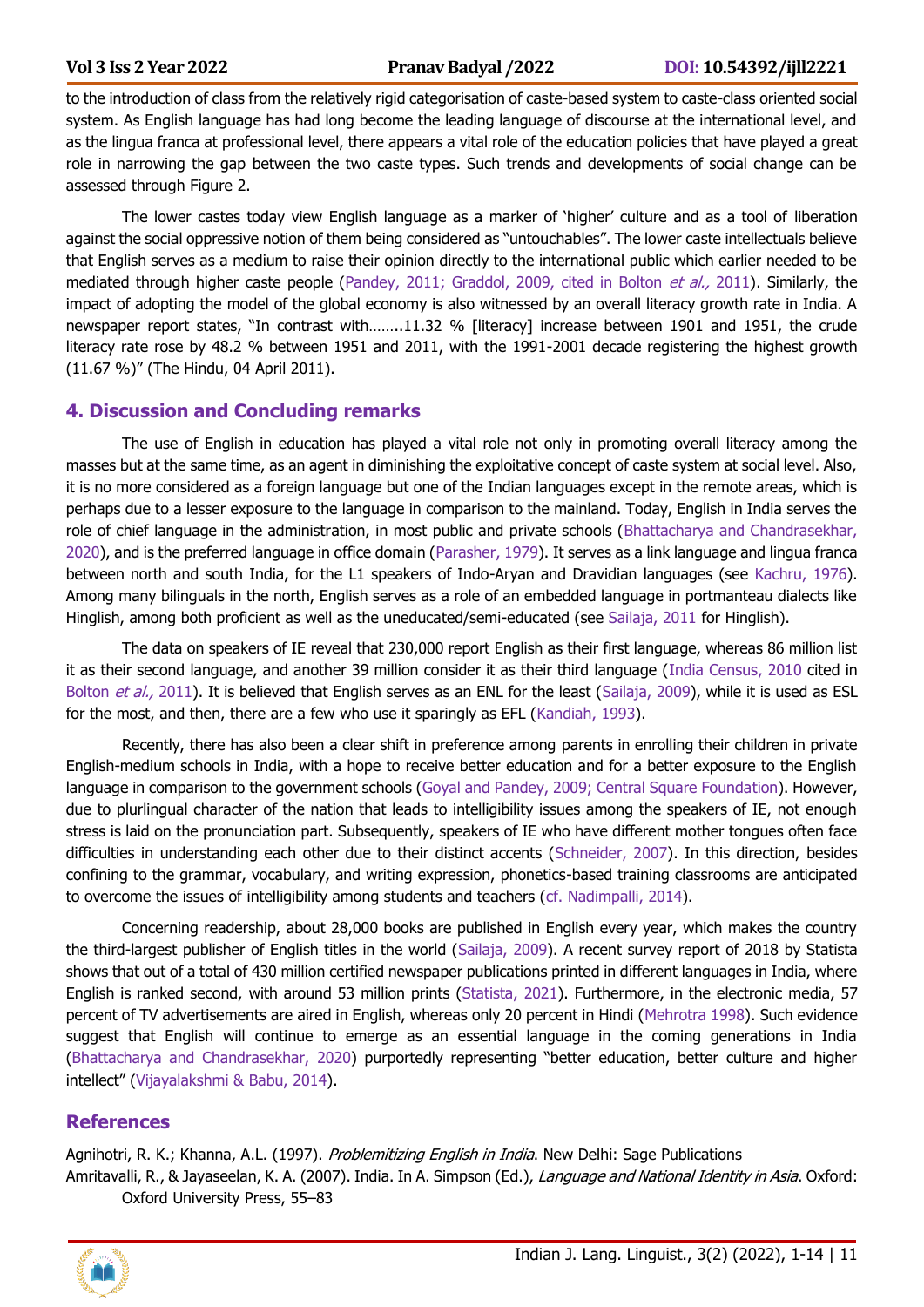Balasubramanian, C. (2009). Register Variation in Indian English. Amsterdam: John Benjamin

Ballhatchet, Kenneth (1998). Caste, Class and Catholicism in India 1789-1914. ISBN 978-0-7007-1095-9

Bansal, R. K & Harrison, J. B. (1972). Spoken English for India: A Manual of Speech and Phonetics. Bombay: Orient Longman

- Bansal, R. K. (1966). The intelligibility of Indian English: Measurements of the intelligibility of connected speech, and sentence and word material, presented to listeners of different nationalities. University of London
- Basu, Aparna. (1982). Essays in the history of Indian education. New Delhi: Concept
- Bhattacharya, Leena & Chandrasekhar, S. (2020). *India's Search for Link Language and Progress towards Bilingualism*. Accessed at<http://www.igidr.ac.in/pdf/publication/WP-2020-015.pdf>
- Bolton, K. (2008). English in Asia, Asian Englishes, and the issue of proficiency. *English Today, 24*(2), 3-12. <https://doi.org/10.1017/S026607840800014X>
- Bolton, K., Graddol, D., & Meierkord, C. (2011). Towards developmental world Englishes. World Englishes, 30(4), 459–480.<https://doi.org/10.1111/j.1467-971X.2011.01735.x>
- Bouglé, Célestin. (1971). Essays on the Caste System. London: Cambridge UP
- Bragg, Melvyn. (2006). The Adventure of English. Arcade Publishing. ISBN 9781559707848
- Burnell, A.C., & Yule, H. (1996). Hobson-Jobson: Glossary of Colloquial Anglo-Indian Words and Phrases. (1st ed.). Routledge.<https://doi.org/10.4324/9780203358443>
- Chand, Vineeta. (2010). Postvocalic (r) in urban Indian English. English World-Wide 31: 1–39. <https://doi.org/10.1075/eww.31.1.01cha>
- CIEFL. (1972). The Sound System of Indian English. Monograph 7. Hyderabad: CIEFL
- Crystal, D. (2003). English as a Global Language. Cambridge University Press. <https://doi.org/10.1017/CBO9780511486999>
- Davydova, J. (2012). Englishes in the Outer and Expanding Circles: A comparative study. World Englishes, 31(3), 366–385.<https://doi.org/10.1111/j.1467-971X.2012.01763.x>
- Editorial: Educating India. (2011, April 04). *The Hindu.* Accessed at <https://www.thehindu.com/opinion/editorial/Educating-India/article14670626.ece>
- Farrell, L. and Giri, R. A. (2011). "English education in South Asia: The challenges of globalisation". In (Eds). Farrell, L., Singh, U. N. and Giri, R. A. *English language education in South Asia*. 13–23. New Delhi, India: Cambridge University Press
- Fasold, R. (1984). The Sociolinguistics of Society. Oxford: Basil Blackwell.
- Gargesh, R. (2006). South Asian Englishes. In Braj B. Kachru, Yamuna Kachru, and Cecil L. Nelson (eds.), The Handbook of World Englishes (pp. 90-114). Malden, MA: Blackwell
- Goffin, R. C. (1934). Some Notes on Indian English. Oxford: Oxford University Press
- Goode, W.J. (1968). Foreword in M.S. Gore. Urbanization and Family Change. Popular Prakashan
- Government of India. (2011). Census Results. Accessed at [http://censusindia.gov.in/2011-](http://censusindia.gov.in/2011-Common/CensusData2011.html) [Common/CensusData2011.html](http://censusindia.gov.in/2011-Common/CensusData2011.html)
- Goyal, S., & Pandey, P. (2009). How Do Government and Private Schools Differ? Findings from Two Large Indian States. World Bank, Washington, DC. Accessed at <https://openknowledge.worldbank.org/handle/10986/17962>
- Graddol, David. (2010). English Next India: The Future of English in India. London: British Council
- Hardgrave, R.L. (1965). The Riots in Tamilnad: Problems and Prospects of India's Language Crisis. Asian Survey, 5, 399-407.<https://doi.org/10.2307/2642412>
- Hardin L. S. (2008). Meetings that changed the world: Bellagio 1969: The green revolution. Nature, 455(7212), 470– 471.<https://doi.org/10.1038/455470a>
- Hock, H. H. and Bashir, E. (eds). (2016). The Languages and Linguistics of South Asia: A Comprehensive Guide. Berlin: De Gruyter Mouton. doi: <https://doi.org/10.1515/9783110423303>
- Hosali, P. (2005). Butler English. English Today, 21(1), 34–39.<https://doi.org/10.1017/S0266078405001082>
- Hosali, P. & Aitchison, J. (1986). Butler English: A Minimal Pidgin? Journal of Pidgin and Creole Languages, 1(1), 51-79.<https://doi.org/10.1075/jpcl.1.1.05hos>
- Jayapalan, N. (2001). *Indian Society and Social Institutions*. Atlantic Publishers & Distributors. p. 428. ISBN 978-81-7156-925-0

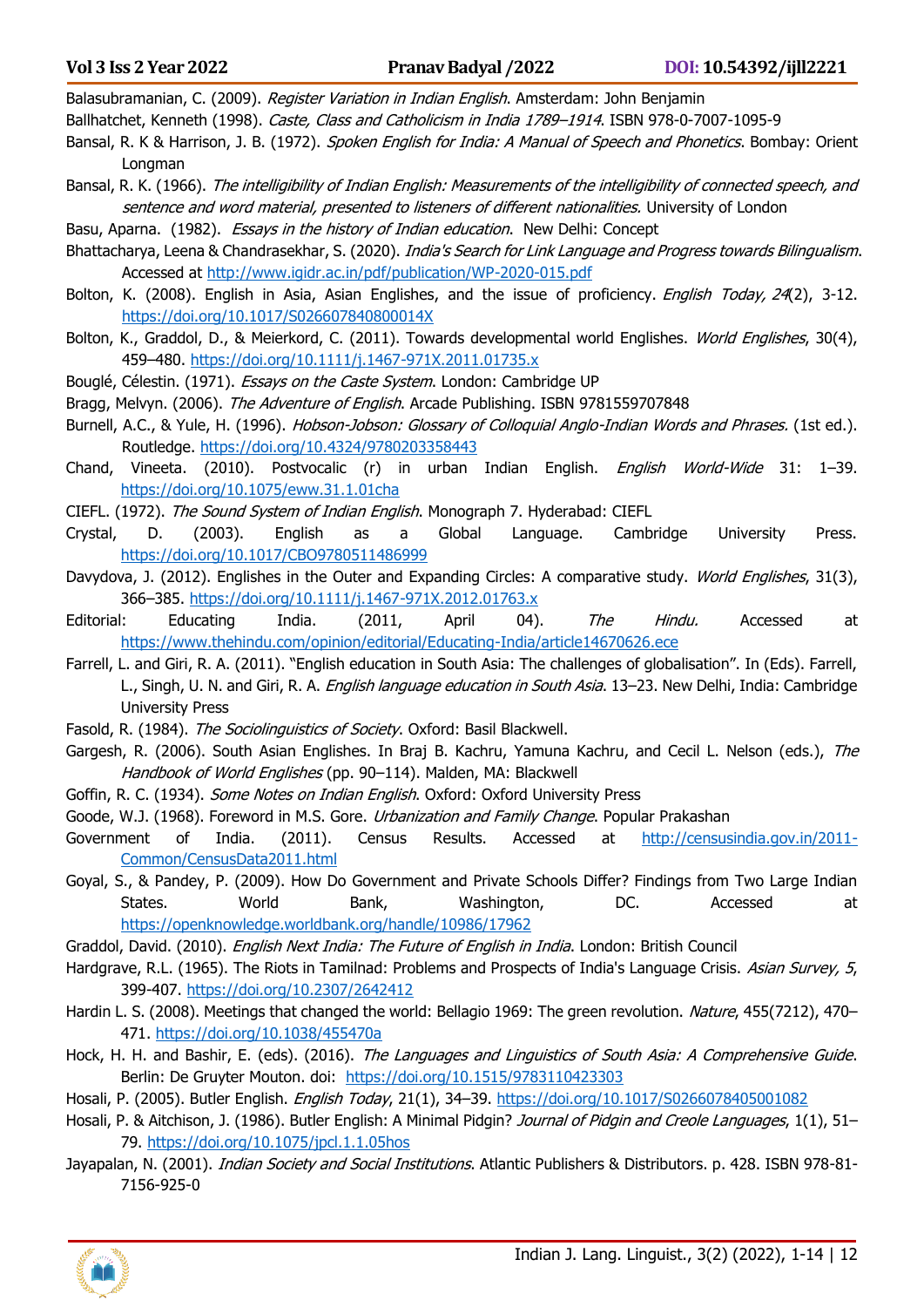- Kachru, B. B. (1965). The Indianness in Indian English. *WORD*. 21(3), 391–410. <https://doi.org/10.1080/00437956.1965.11435436>
- Kachru, B. B. (1976). Models of English for the third world: white man's linguistic burden or language pragmatics? TESOL Quarterly 10: 221–39.<https://doi.org/10.2307/3585643>
- Kachru, B. B. (1983a). The Indianization of English: The English Language in India. Delhi: Oxford University Press
- Kachru, B. B. (1986). The Alchemy of English: the Spread, Functions and Models of Non-native Englishes. Oxford: Pergamon Press
- Kachru, B. B. (1994). English in South Asia. In *Cambridge History of the English Language*. Vol v. Cambridge
- Kachru, B. B. (2005). Asian Englishes: Beyond the Cathatnon. Hong Kong: Hong Kong University Press
- Kandiah, T. (1993). New varieties of English: The creation of the paradigm and its radicalization. Sections V.2 V, Navasilu 11 and 12. 153-163
- Kirkpatrick, A. (2020). Englishes in the Expanding Circle: Focus on Asia. Russian Journal of Linguistics, 24(3), 551-568.<https://doi.org/10.22363/2687-0088-2020-24-3-551-568>
- Kohli, Vijaya John. (2017). *Indian English? Reframing the Issue*. New Delhi: Pragun Publishers
- Kortmann, Bernd & Lunkenheimer, Kerstin & Ehret, Katharina (eds.) (2020). The Electronic World Atlas of Varieties of English. Zenodo.<https://doi.org/10.5281/zenodo.3712132>
- Mallikarjun, Meti. (2020). Regional languages and English: interactions and interfaces. International Journal of Dravidian Linguistics. 49: 163–82
- Mehrotra, R. R. (1998). *Indian English: Texts and Interpretation*. John Benjamins. doi: 10.1075/veaw.t7
- Mesthrie, R., & Bhatt, R. M. (2008). World Englishes: The study of new linguistic varieties. Cambridge: Cambridge University Press
- Mesthrie, Rajend. (2015). English in India and South Africa: Comparisons, Commonalities and Contrasts, African Studies, 74:2, 186-198, <https://doi.org/10.1080/00020184.2015.1045720>
- McGilvary, George K. (2011). The Scottish connection with India 1725-1833. Études Écossaises 14: 13-31. <https://journals.openedition.org/etudesecossaises/239>
- Mills, Martin A. (2002). Identity, Ritual and State in Tibetan Buddhism: The Foundations of Authority in Gelukpa Monasticism. Routledge. pp. 40–41. ISBN 978-0-7007-1470-4
- Ministry of Education, Government of India. (1986). National Policy on Education (As modified in 1992). Accessed at <https://www.education.gov.in/en/national-policy-education-1986-modified-1992>
- Mukherjee, J. (2007). Steady States in the Evolution of New Englishes: Present-Day Indian English as an Equilibrium. Journal of English Linguistics, 35(2), 157-187. doi: [10.1177/0075424207301888](https://doi.org/10.1177/0075424207301888)
- Nadimpalli, S.K. (2014). Teaching Phonetics of English in Indian Context. *Indian Journal of Applied Research*. Volume: IV, Issue: XII. doi: <https://www.doi.org/10.36106/ijar>
- Nandi, S. (2013). The status of English in Indian advertisement. International Journal of Electronics & Communication Technology, 4 (1), 148-151. Accessed at<http://www.iject.org/vol4/spl1/c0050.pdf>
- Narayanrao, H.L. (2012). The Impact of Journalism in Indian English. International Journal of Physical and Social Sciences. Vol. 2, Issue 7. 185-189. Accessed at [https://www.ijmra.us/project%20doc/IJPSS\\_JULY2012/IJMRA-PSS1359.pdf](https://www.ijmra.us/project%20doc/IJPSS_JULY2012/IJMRA-PSS1359.pdf)
- Natarajan, Swaminathan. (2010, September 14). Indian Dalits find no refuge from caste in Christianity. BBC News. Accessed at<https://www.bbc.com/news/world-south-asia-11229170>
- Nihalani, P., Tongue, R. K., Hosali, P., & Crowther, J. (2005). A handbook of usage and pronunciation. New Delhi. Oxford University Press
- Nurullah, S., & Naik, J. P. (1951). A history of education in India during the British period. Bombay: Macmillan
- Official Languages Act. [The Official Languages Act, 1965](https://www.meity.gov.in/content/official-language-act)
- Otis, A. (2018). Hicky's Bengal Gazette. Westland
- Pai, Sajith. (2018). India has a new caste for native speakers only. *Quartz India*. Accessed at <https://qz.com/india/1198086/india-has-a-new-caste-for-native-english-speakers-only/>
- Pandey, G. (2011, February 15). An 'English goddess' for India's down-trodden. BBC News. Accessed at <https://www.bbc.com/news/world-south-asia-12355740>
- Pandey, P.K. (1981). On a Description of the Phonology of Indian English. CIEFL Bulletin. 17: 11-9